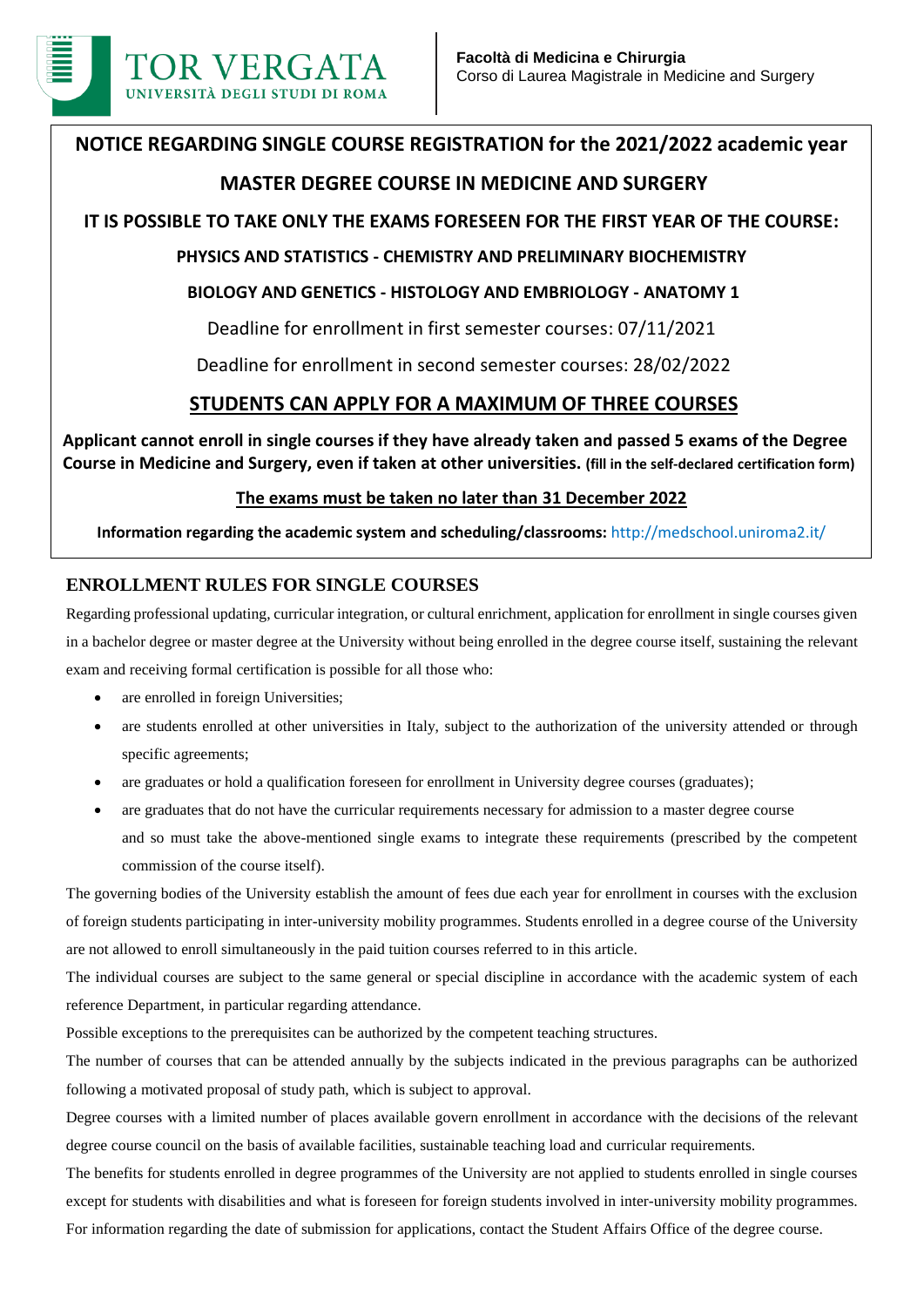

# **PROCEDURE REGARDING ENROLLMENT IN SINGLE COURSES**

- a. Connect to the on-line website: http://delphi.uniroma2.it
- b. Student area;
- c. Section 3 enrollment in single courses;
- d. Fill in the application form and print it out;

e. Pay the participation fee due via PagoPA system, allowing to pay in different ways (traditional and online procedures). Links and further information are available in the following website:<https://studenti.uniroma2.it/pagamento/>

f. Link again to the Delphi Online Services website and validate your payment by tapping "Convalida PagoPA" within 24 hours from the payment time.

g. Go to the Student Affairs Office where you want to attend the single courses, (take on an appointment to: <https://prenotazioni.uniroma2.it/>) before the beginning of the teaching period foreseen for the courses chosen and consign:

- An enrollment application for single courses together with a passport-size photograph
- A copy of your paid pa yslip
- A copy of your valid i.d. card or passport
- Clearance from your University of origin, if enrolled in other Universities that are not party to the convention.
- Self-declared certification form, which must be filled in

The Student Affairs Office will issue the payment slip for the individual courses as follows:

**200 euros** for exams that require an acquisition of ECTS credits equal to or less than 6;

**400 euros** for exams that require an acquisition of more than 6 ECTS credits.

**• The receipt of payment must be delivered to the Student Affairs Office. Missed payment before the deadline cause the immediate delection of the application**

#### **FEES FOR SINGLE COURSES ENROLLMENT ARE NOT REFUNDABLE.**

According to the current ministerial dispositions at the following link: [https://www.studiare-in-italia.it/studentistranieri/,](https://www.studiare-in-italia.it/studentistranieri/) the renewal of a residence permit (for non- eu students who attend single courses) will be garanted only in case of enrollment in a programme (Bachelor's; Master's or Single-cycle Degreee) of the same field of study of the single courses attended.

#### **Non-EU students applying for VISA in order to attend single courses must provide a scanned copy of the following documents:**

- **Pre-enrollment application submitted on Universitaly platform**
- **Declaration of equivalence of the final title issued by CIMEA or DICHIARAZIONE DI VALORE issued by the Italian Embassy abroad with the translation and legalization of the final title**
- **Passport**
- **VISA for study purposes**

For further information:

STUDENT AFFAIRS OFFICE (ADMINISTRATION): [segr-studenti-medicina@med.uniroma2.it](mailto:segr-studenti-medicina@med.uniroma2.it)

STUDENT AFFAIRS OFFICE (DIDACTICS): [medschool@uniroma2.it](mailto:medschool@uniroma2.it)

FOREIGN STUDENTS AFFAIRS OFFICE: [international.students@uniroma2.it](mailto:international.students@uniroma2.it)